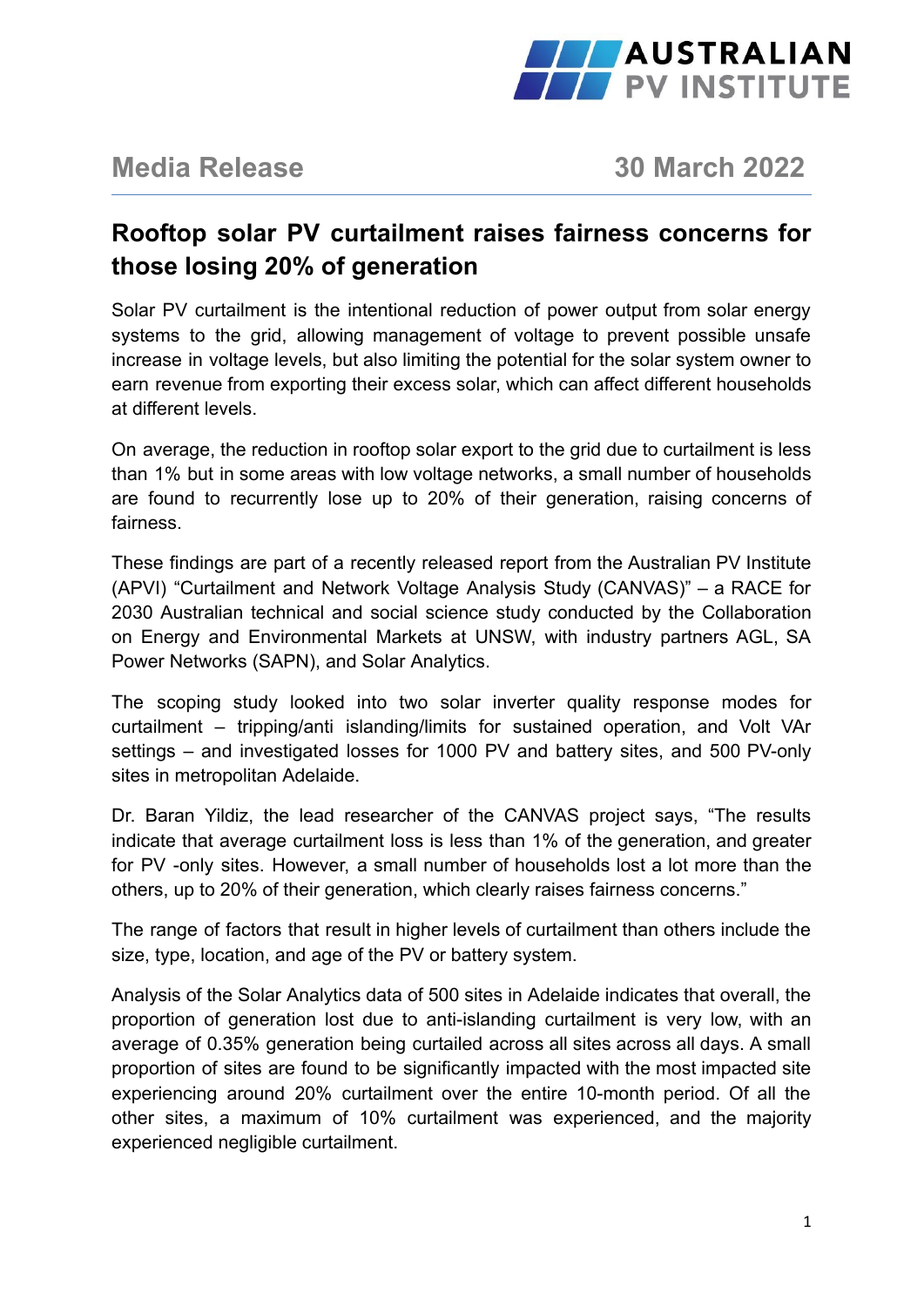The proportion of days on which *some* curtailment occurs due to anti-islanding is relatively high, with 20% of sites experiencing curtailment on at least 21% of days over the 10-month period. This suggests, that whilst curtailment due to anti-islanding activation impacts a small proportion of overall generation, it does appear to occur frequently.

The financial revenue loss due to the studied modes of curtailment were small for an average energy user (less than \$5 per year). On the other hand, the most impacted site's revenue loss was calculated to be around \$40 per year, based on average tariff assumptions. These losses may also result in potential revenue loss for VPP aggregators.

Focus group participants in the study, most of whom had no prior knowledge of distributed energy resource curtailment, found the concept of curtailment 'off-putting' and questioned whether grid-connected PV owners should be made to bear any losses, given the perceived benefits of their PV helping the environment and the energy sector. They additionally identified the uneven distribution of curtailment impacts as a matter of 'unfairness'.

Findings from the social science analysis suggest that all three dimensions of energy justice – distribution, recognition, and process – are relevant in considering the impacts of distributed energy resource curtailment and possible measures to manage it. Focus group participants expressed that recognition of the positive role of distributed PV, and transparency and information about the extent to which they are, or may be affected by curtailment, are both required to help make informed decisions about investment in and management of their DER system. These were outlined in terms of the need for consumer education campaigns, clear causes in contracts, notifications about curtailment events, and household-scale modelling of the likely impacts of curtailment on electricity bills.

- ends –



### [Full Report:](https://apvi.org.au/canvas-curtailment-and-network-voltage-analysis-study-project-report/)

**CANVAS: Curtailment and Network Voltage Analysis Study Project Report**

## **Report Authors:**

Dr Baran Yildiz, Dr Sophie Adams, Dr Shanil Samarakoon, Dr Naomi Stringer, Dr Anna Bruce, A/Prof Iain MacGill

**Australian Contact:** Baran Yildiz, UNSW

e: [baran.yildiz@unsw.edu.au](mailto:baran.yildiz@unsw.edu.au) t: 0423 657 780